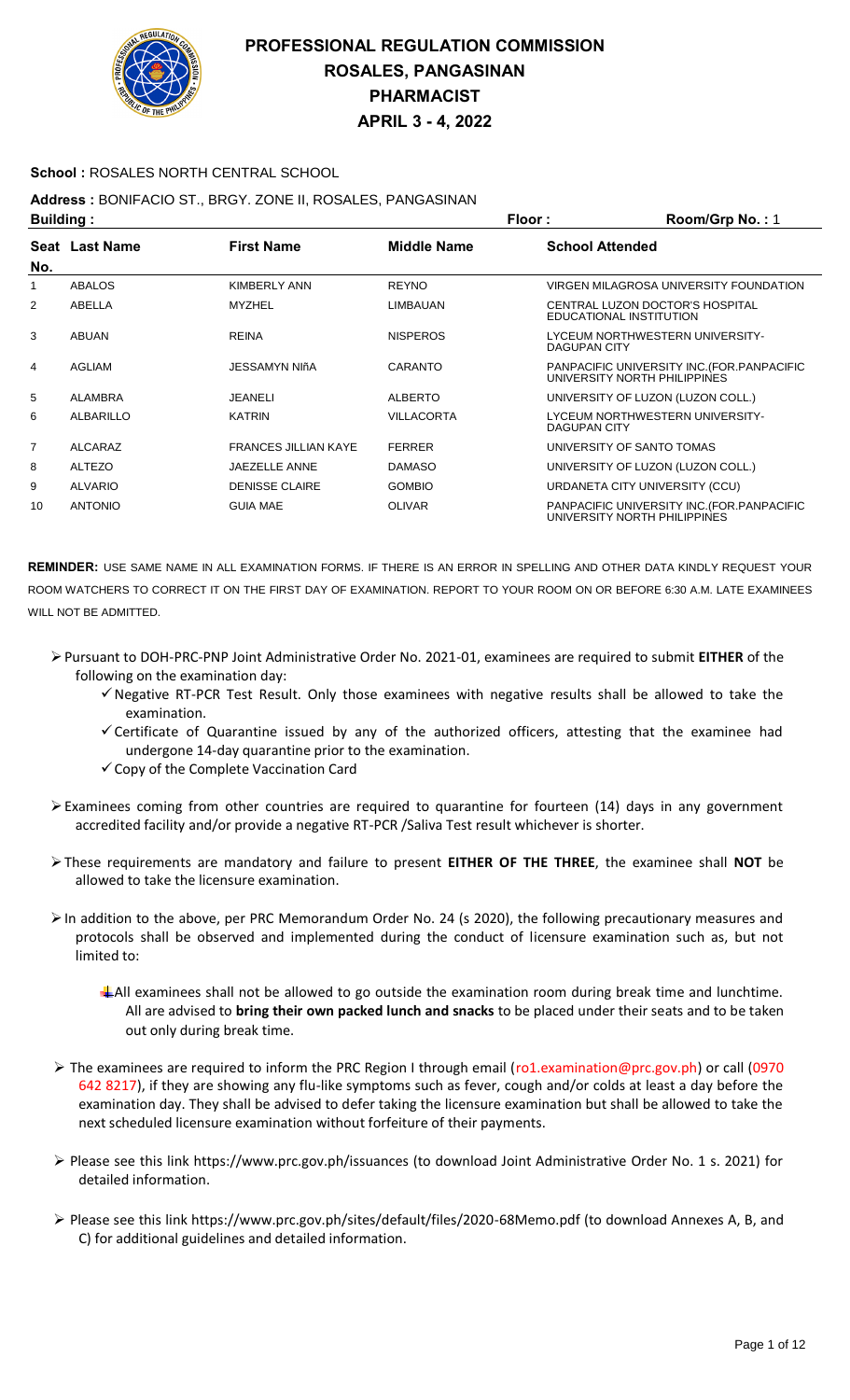

### **School :** ROSALES NORTH CENTRAL SCHOOL

### **Address :** BONIFACIO ST., BRGY. ZONE II, ROSALES, PANGASINAN

| <b>Building:</b> |                    |                   | Floor:             | Room/Grp No.: 2                                                             |
|------------------|--------------------|-------------------|--------------------|-----------------------------------------------------------------------------|
| No.              | Seat Last Name     | <b>First Name</b> | <b>Middle Name</b> | <b>School Attended</b>                                                      |
| 1                | <b>AQUINO</b>      | <b>LESLIE ANN</b> | <b>PALISOC</b>     | VIRGEN MILAGROSA UNIVERSITY FOUNDATION                                      |
| 2                | <b>AQUINO</b>      | <b>MERYL ANNE</b> | <b>TRAPAL</b>      | LYCEUM NORTHWESTERN UNIVERSITY-<br>DAGUPAN CITY                             |
| 3                | <b>BAGONCIA</b>    | <b>JONALIE</b>    | CERALDE            | UNIVERSITY OF LUZON (LUZON COLL.)                                           |
| 4                | <b>BALABA</b>      | <b>ROVINA</b>     | <b>REYNO</b>       | CENTRAL LUZON DOCTOR'S HOSPITAL<br>EDUCATIONAL INSTITUTION                  |
| 5                | <b>BALDEDARA</b>   | MA. ESTRELLA      | <b>NIMES</b>       | CENTRO ESCOLAR UNIVERSITY-MANILA                                            |
| 6                | <b>BALDONADO</b>   | RICHEL MAE        | <b>FRONDA</b>      | LYCEUM NORTHWESTERN UNIVERSITY-<br>DAGUPAN CITY                             |
| $\overline{7}$   | <b>BALLESTEROS</b> | <b>CIR ANRAE</b>  | ALVAREZ            | VIRGEN MILAGROSA UNIVERSITY FOUNDATION                                      |
| 8                | <b>BALTAZAR</b>    | <b>KLARIZZA</b>   | LAXAMANA           | URDANETA CITY UNIVERSITY (CCU)                                              |
| 9                | <b>BANDA</b>       | ROCHELLE ANNE     | ABAD               | PANPACIFIC UNIVERSITY INC. (FOR. PANPACIFIC<br>UNIVERSITY NORTH PHILIPPINES |
| 10               | <b>BARTOLOME</b>   | <b>MARIBETH</b>   | <b>AQUINDE</b>     | PANPACIFIC UNIVERSITY INC. (FOR. PANPACIFIC<br>UNIVERSITY NORTH PHILIPPINES |

- Pursuant to DOH-PRC-PNP Joint Administrative Order No. 2021-01, examinees are required to submit **EITHER** of the following on the examination day:
	- $\checkmark$  Negative RT-PCR Test Result. Only those examinees with negative results shall be allowed to take the examination.
	- $\checkmark$  Certificate of Quarantine issued by any of the authorized officers, attesting that the examinee had undergone 14-day quarantine prior to the examination.
	- $\checkmark$  Copy of the Complete Vaccination Card
- $\triangleright$  Examinees coming from other countries are required to quarantine for fourteen (14) days in any government accredited facility and/or provide a negative RT-PCR /Saliva Test result whichever is shorter.
- These requirements are mandatory and failure to present **EITHER OF THE THREE**, the examinee shall **NOT** be allowed to take the licensure examination.
- In addition to the above, per PRC Memorandum Order No. 24 (s 2020), the following precautionary measures and protocols shall be observed and implemented during the conduct of licensure examination such as, but not limited to:
	- All examinees shall not be allowed to go outside the examination room during break time and lunchtime. All are advised to **bring their own packed lunch and snacks** to be placed under their seats and to be taken out only during break time.
- The examinees are required to inform the PRC Region I through email (ro1.examination@prc.gov.ph) or call (0970 642 8217), if they are showing any flu-like symptoms such as fever, cough and/or colds at least a day before the examination day. They shall be advised to defer taking the licensure examination but shall be allowed to take the next scheduled licensure examination without forfeiture of their payments.
- Please see this link https://www.prc.gov.ph/issuances (to download Joint Administrative Order No. 1 s. 2021) for detailed information.
- Please see this link https://www.prc.gov.ph/sites/default/files/2020-68Memo.pdf (to download Annexes A, B, and C) for additional guidelines and detailed information.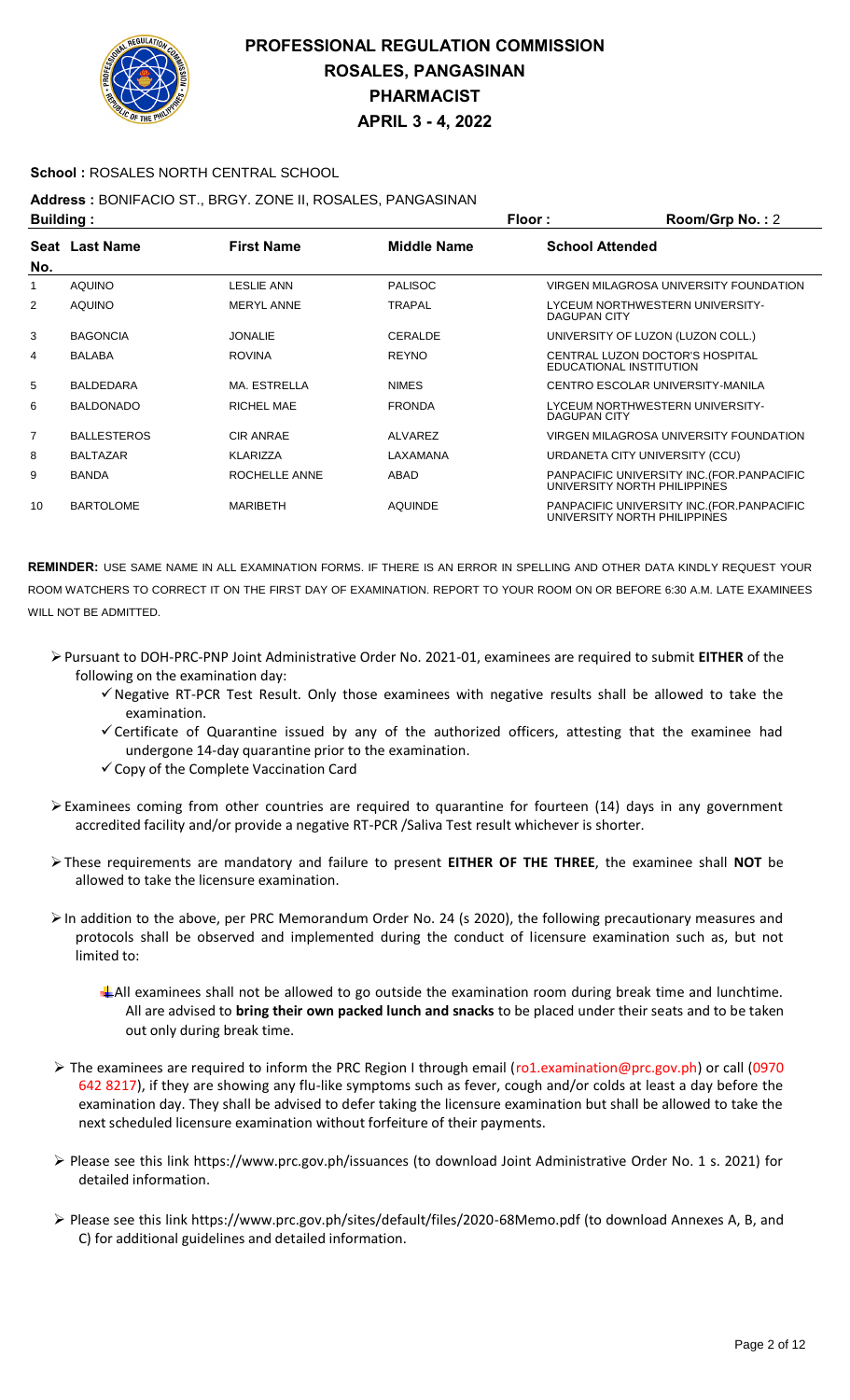

### **School :** ROSALES NORTH CENTRAL SCHOOL

## **Address :** BONIFACIO ST., BRGY. ZONE II, ROSALES, PANGASINAN

| <b>Building:</b> |                   |                        | <b>Floor:</b>   | Room/Grp No.: 3                                                             |
|------------------|-------------------|------------------------|-----------------|-----------------------------------------------------------------------------|
|                  | Seat Last Name    | <b>First Name</b>      | Middle Name     | <b>School Attended</b>                                                      |
| No.              |                   |                        |                 |                                                                             |
| 1                | <b>BAUTISTA</b>   | <b>KRISTINE</b>        | LAPURGA         | PANPACIFIC UNIVERSITY INC. (FOR. PANPACIFIC<br>UNIVERSITY NORTH PHILIPPINES |
| $\overline{2}$   | <b>BAUTISTA</b>   | <b>ZHARLENE</b>        | <b>PATCHECO</b> | <b>NUEVA ECIJA COLLEGES</b>                                                 |
| 3                | <b>BERGONIO</b>   | <b>CHRISTINE DIANE</b> |                 | PANPACIFIC UNIVERSITY INC. (FOR. PANPACIFIC<br>UNIVERSITY NORTH PHILIPPINES |
| 4                | <b>BERNARDINO</b> | APRIL JOY              | <b>PACIOS</b>   | LYCEUM NORTHWESTERN UNIVERSITY-<br>DAGUPAN CITY                             |
| 5                | <b>BUCCAT</b>     | DEANNE CARLA           | <b>PINLAC</b>   | LYCEUM NORTHWESTERN UNIVERSITY-<br>DAGUPAN CITY                             |
| 6                | <b>BUMOCLA</b>    | <b>RUBYLYN</b>         | <b>DULAY</b>    | CENTRAL ILOCANDIA COLLEGE OF SCIENCE &<br><b>TECHNOLOGY</b>                 |
| $\overline{7}$   | <b>CABADING</b>   | <b>KAREN</b>           | <b>ESTIGOY</b>  | NUEVA ECIJA COLLEGES                                                        |
| 8                | <b>CABIE</b>      | <b>WENDEE LOU</b>      | <b>BORRES</b>   | <b>SAINT LOUIS UNIVERSITY</b>                                               |
| 9                | <b>CABRERA</b>    | AILEEN                 | <b>SUAN</b>     | UNIVERSITY OF LUZON (LUZON COLL.)                                           |
| 10               | <b>CALIP</b>      | <b>KYARA VIA</b>       | <b>SANCHEZ</b>  | <b>SAINT LOUIS UNIVERSITY</b>                                               |

- Pursuant to DOH-PRC-PNP Joint Administrative Order No. 2021-01, examinees are required to submit **EITHER** of the following on the examination day:
	- $\checkmark$  Negative RT-PCR Test Result. Only those examinees with negative results shall be allowed to take the examination.
	- $\checkmark$  Certificate of Quarantine issued by any of the authorized officers, attesting that the examinee had undergone 14-day quarantine prior to the examination.
	- $\checkmark$  Copy of the Complete Vaccination Card
- Examinees coming from other countries are required to quarantine for fourteen (14) days in any government accredited facility and/or provide a negative RT-PCR /Saliva Test result whichever is shorter.
- These requirements are mandatory and failure to present **EITHER OF THE THREE**, the examinee shall **NOT** be allowed to take the licensure examination.
- In addition to the above, per PRC Memorandum Order No. 24 (s 2020), the following precautionary measures and protocols shall be observed and implemented during the conduct of licensure examination such as, but not limited to:
	- All examinees shall not be allowed to go outside the examination room during break time and lunchtime. All are advised to **bring their own packed lunch and snacks** to be placed under their seats and to be taken out only during break time.
- The examinees are required to inform the PRC Region I through email (ro1.examination@prc.gov.ph) or call (0970 642 8217), if they are showing any flu-like symptoms such as fever, cough and/or colds at least a day before the examination day. They shall be advised to defer taking the licensure examination but shall be allowed to take the next scheduled licensure examination without forfeiture of their payments.
- Please see this link https://www.prc.gov.ph/issuances (to download Joint Administrative Order No. 1 s. 2021) for detailed information.
- Please see this link https://www.prc.gov.ph/sites/default/files/2020-68Memo.pdf (to download Annexes A, B, and C) for additional guidelines and detailed information.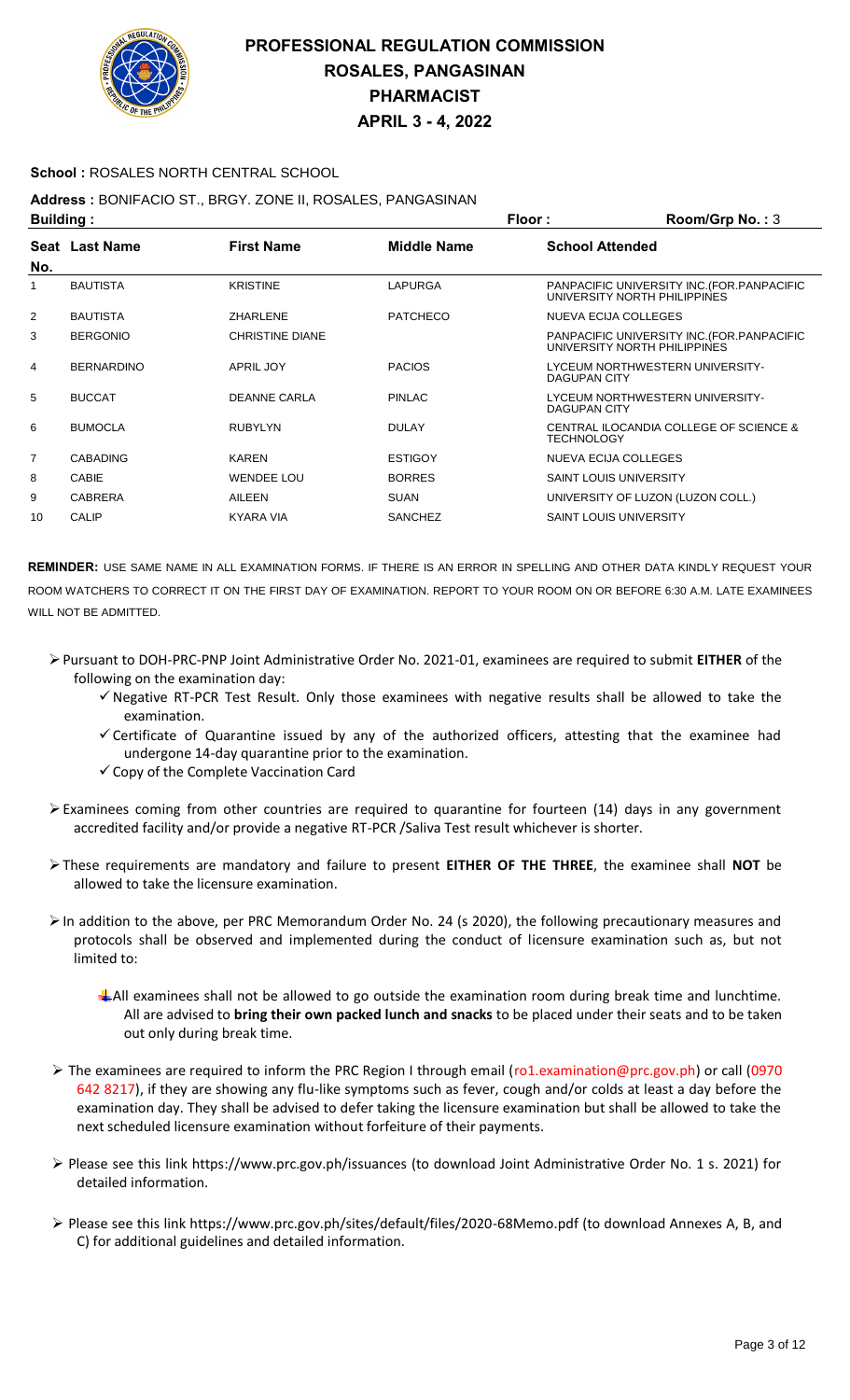

#### **School :** ROSALES NORTH CENTRAL SCHOOL

### **Address :** BONIFACIO ST., BRGY. ZONE II, ROSALES, PANGASINAN

| <b>Building:</b> |                 |                    | Floor :<br>Room/Grp No.: 4 |                               |                                                                             |
|------------------|-----------------|--------------------|----------------------------|-------------------------------|-----------------------------------------------------------------------------|
|                  | Seat Last Name  | <b>First Name</b>  | <b>Middle Name</b>         | <b>School Attended</b>        |                                                                             |
| No.              |                 |                    |                            |                               |                                                                             |
|                  | <b>CAMILOSA</b> | JANE               | <b>MUNCAL</b>              | NUEVA ECIJA COLLEGES          |                                                                             |
| 2                | <b>CAPUA</b>    | ROSS DHECEL        | <b>VICTORIO</b>            |                               | URDANETA CITY UNIVERSITY (CCU)                                              |
| 3                | <b>CORPUZ</b>   | ALLYSA MARIE       | <b>OLIVAR</b>              |                               | PANPACIFIC UNIVERSITY INC. (FOR. PANPACIFIC<br>UNIVERSITY NORTH PHILIPPINES |
| 4                | <b>CORPUZ</b>   | PRESCILA MAE       | MEJIA                      |                               | UNIVERSITY OF LUZON (LUZON COLL.)                                           |
| 5                | <b>CRUZ</b>     | NICOLE KATE        | <b>BARAQUIO</b>            | DAGUPAN CITY                  | LYCEUM NORTHWESTERN UNIVERSITY-                                             |
| 6                | <b>DAMASCO</b>  | SHEILA MAE         | <b>FORMENTIRA</b>          |                               | CENTRAL LUZON DOCTOR'S HOSPITAL<br>EDUCATIONAL INSTITUTION                  |
| $\overline{7}$   | DE LEON         | <b>JASMIN MAE</b>  | <b>BASCO</b>               |                               | UNIVERSITY OF LUZON (LUZON COLL.)                                           |
| 8                | DE LEON         | NICOLE JULLIENE    | CAMORONGAN                 | <b>SAINT LOUIS UNIVERSITY</b> |                                                                             |
| 9                | DE RAMOS        | <b>KRYSEL JANE</b> | <b>BAUTISTA</b>            | <b>DAGUPAN CITY</b>           | LYCEUM NORTHWESTERN UNIVERSITY-                                             |

- Pursuant to DOH-PRC-PNP Joint Administrative Order No. 2021-01, examinees are required to submit **EITHER** of the following on the examination day:
	- $\checkmark$  Negative RT-PCR Test Result. Only those examinees with negative results shall be allowed to take the examination.
	- $\checkmark$  Certificate of Quarantine issued by any of the authorized officers, attesting that the examinee had undergone 14-day quarantine prior to the examination.
	- $\checkmark$  Copy of the Complete Vaccination Card
- Examinees coming from other countries are required to quarantine for fourteen (14) days in any government accredited facility and/or provide a negative RT-PCR /Saliva Test result whichever is shorter.
- These requirements are mandatory and failure to present **EITHER OF THE THREE**, the examinee shall **NOT** be allowed to take the licensure examination.
- $\triangleright$  In addition to the above, per PRC Memorandum Order No. 24 (s 2020), the following precautionary measures and protocols shall be observed and implemented during the conduct of licensure examination such as, but not limited to:
	- $\ddagger$  All examinees shall not be allowed to go outside the examination room during break time and lunchtime. All are advised to **bring their own packed lunch and snacks** to be placed under their seats and to be taken out only during break time.
- The examinees are required to inform the PRC Region I through email (ro1.examination@prc.gov.ph) or call (0970 642 8217), if they are showing any flu-like symptoms such as fever, cough and/or colds at least a day before the examination day. They shall be advised to defer taking the licensure examination but shall be allowed to take the next scheduled licensure examination without forfeiture of their payments.
- Please see this link https://www.prc.gov.ph/issuances (to download Joint Administrative Order No. 1 s. 2021) for detailed information.
- Please see this link https://www.prc.gov.ph/sites/default/files/2020-68Memo.pdf (to download Annexes A, B, and C) for additional guidelines and detailed information.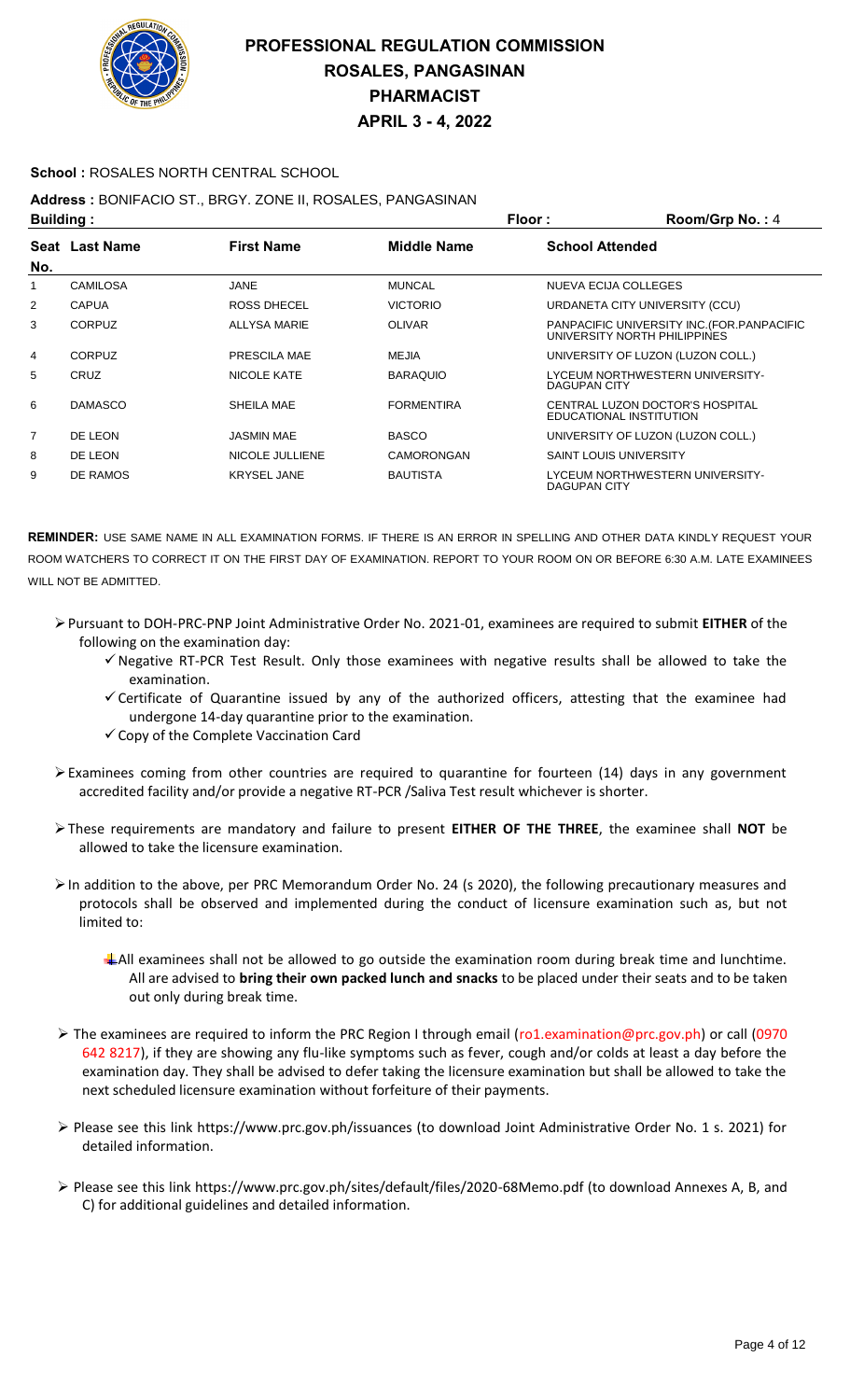

### **School :** ROSALES NORTH CENTRAL SCHOOL

### **Address :** BONIFACIO ST., BRGY. ZONE II, ROSALES, PANGASINAN

| <b>Building:</b> |                       |                           | Floor:<br>Room/Grp No.: 5 |                        |                                        |
|------------------|-----------------------|---------------------------|---------------------------|------------------------|----------------------------------------|
|                  | <b>Seat Last Name</b> | <b>First Name</b>         | <b>Middle Name</b>        | <b>School Attended</b> |                                        |
| No.              |                       |                           |                           |                        |                                        |
| 1                | DE VERA               | <b>JESSA</b>              | <b>ORIENZA</b>            |                        | VIRGEN MILAGROSA UNIVERSITY FOUNDATION |
| $\overline{2}$   | <b>DEANG</b>          | CAMILLE                   | <b>BUGARIN</b>            |                        | VIRGEN MILAGROSA UNIVERSITY FOUNDATION |
| 3                | DELA PEÑA             | <b>LYCA LEUREN</b>        | LANDINGIN                 |                        | UNIVERSITY OF LUZON (LUZON COLL.)      |
| 4                | <b>DELOS REYES</b>    | <b>NIÑAN</b>              | <b>DIMAANO</b>            | CABANATUAN CITY        | WESLEYAN UNIVERSITY-PHILIPPINES-       |
| 5                | <b>DIAZ</b>           | <b>DAYZEY</b>             | DE VERA                   |                        | UNIVERSITY OF PANGASINAN               |
| 6                | <b>DIOQUINO</b>       | <b>JONABELLE</b>          | <b>MASARBITO</b>          |                        | UNIVERSITY OF LUZON (LUZON COLL.)      |
| $\overline{7}$   | <b>DOMINGO</b>        | <b>HANNAH NINA ISABEL</b> | <b>SIERRA</b>             | PLT COLLEGE. INC       |                                        |
| 8                | <b>FARNACIO</b>       | MAY ANN                   | <b>PARAYNO</b>            |                        | UNIVERSITY OF LUZON (LUZON COLL.)      |
| 9                | <b>FERREOL</b>        | ARIANNE                   | <b>SAN JUAN</b>           |                        | UNIVERSITY OF LUZON (LUZON COLL.)      |

- Pursuant to DOH-PRC-PNP Joint Administrative Order No. 2021-01, examinees are required to submit **EITHER** of the following on the examination day:
	- $\checkmark$  Negative RT-PCR Test Result. Only those examinees with negative results shall be allowed to take the examination.
	- $\checkmark$  Certificate of Quarantine issued by any of the authorized officers, attesting that the examinee had undergone 14-day quarantine prior to the examination.
	- $\checkmark$  Copy of the Complete Vaccination Card
- Examinees coming from other countries are required to quarantine for fourteen (14) days in any government accredited facility and/or provide a negative RT-PCR /Saliva Test result whichever is shorter.
- These requirements are mandatory and failure to present **EITHER OF THE THREE**, the examinee shall **NOT** be allowed to take the licensure examination.
- $\triangleright$  In addition to the above, per PRC Memorandum Order No. 24 (s 2020), the following precautionary measures and protocols shall be observed and implemented during the conduct of licensure examination such as, but not limited to:
	- All examinees shall not be allowed to go outside the examination room during break time and lunchtime. All are advised to **bring their own packed lunch and snacks** to be placed under their seats and to be taken out only during break time.
- The examinees are required to inform the PRC Region I through email (ro1.examination@prc.gov.ph) or call (0970 642 8217), if they are showing any flu-like symptoms such as fever, cough and/or colds at least a day before the examination day. They shall be advised to defer taking the licensure examination but shall be allowed to take the next scheduled licensure examination without forfeiture of their payments.
- Please see this link https://www.prc.gov.ph/issuances (to download Joint Administrative Order No. 1 s. 2021) for detailed information.
- Please see this link https://www.prc.gov.ph/sites/default/files/2020-68Memo.pdf (to download Annexes A, B, and C) for additional guidelines and detailed information.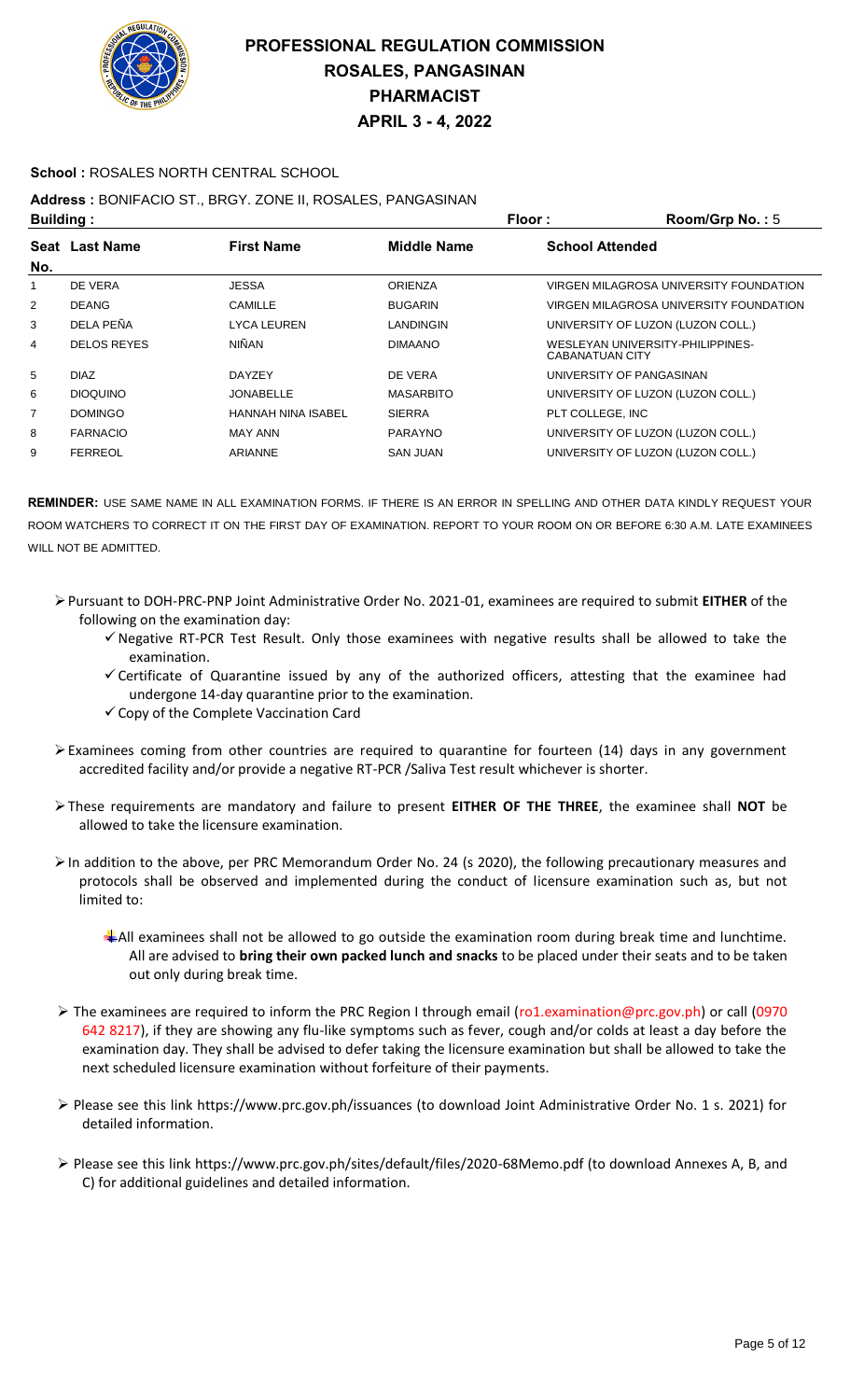

#### **School :** ROSALES NORTH CENTRAL SCHOOL

### **Address :** BONIFACIO ST., BRGY. ZONE II, ROSALES, PANGASINAN

| <b>Building:</b> |                   | Floor:                 | Room/Grp No.: 6    |                                                                             |
|------------------|-------------------|------------------------|--------------------|-----------------------------------------------------------------------------|
|                  | Seat Last Name    | <b>First Name</b>      | <b>Middle Name</b> | <b>School Attended</b>                                                      |
| No.              |                   |                        |                    |                                                                             |
| 1                | <b>FIGURACION</b> | <b>MARK</b>            | <b>GANDIA</b>      | PANPACIFIC UNIVERSITY INC. (FOR. PANPACIFIC<br>UNIVERSITY NORTH PHILIPPINES |
| 2                | <b>FRANCISCO</b>  | <b>MARIANE GEM</b>     | <b>PARIÑAS</b>     | <b>SAINT LOUIS UNIVERSITY</b>                                               |
| 3                | <b>GAMEZ</b>      | <b>DANICA</b>          | <b>TOLOSA</b>      | URDANETA CITY UNIVERSITY (CCU)                                              |
| 4                | <b>GAVANES</b>    | <b>MARIA JESSICA</b>   | <b>CRYSTAL</b>     | PLT COLLEGE. INC                                                            |
| 5                | <b>ILDEFONSO</b>  | <b>HAZEL MAE</b>       | <b>VILLON</b>      | UNIVERSITY OF LUZON (LUZON COLL.)                                           |
| 6                | <b>IMPERIAL</b>   | <b>CHAIRA CARISTEL</b> | VALLE              | UNIVERSITY OF LUZON (LUZON COLL.)                                           |
| 7                | LANGIT            | <b>JESILLE</b>         | <b>APOSTOL</b>     | UNIVERSITY OF LUZON (LUZON COLL.)                                           |
| 8                | LARON             | <b>KATRINA</b>         | <b>NAING</b>       | CENTRAL LUZON DOCTOR'S HOSPITAL<br>EDUCATIONAL INSTITUTION                  |
| 9                | LEAL              | <b>REGIELYN</b>        | <b>BERMUDEZ</b>    | ARELLANO UNIVERSITY-MANILA                                                  |

- Pursuant to DOH-PRC-PNP Joint Administrative Order No. 2021-01, examinees are required to submit **EITHER** of the following on the examination day:
	- $\checkmark$  Negative RT-PCR Test Result. Only those examinees with negative results shall be allowed to take the examination.
	- $\checkmark$  Certificate of Quarantine issued by any of the authorized officers, attesting that the examinee had undergone 14-day quarantine prior to the examination.
	- $\checkmark$  Copy of the Complete Vaccination Card
- $\triangleright$  Examinees coming from other countries are required to quarantine for fourteen (14) days in any government accredited facility and/or provide a negative RT-PCR /Saliva Test result whichever is shorter.
- These requirements are mandatory and failure to present **EITHER OF THE THREE**, the examinee shall **NOT** be allowed to take the licensure examination.
- In addition to the above, per PRC Memorandum Order No. 24 (s 2020), the following precautionary measures and protocols shall be observed and implemented during the conduct of licensure examination such as, but not limited to:
	- All examinees shall not be allowed to go outside the examination room during break time and lunchtime. All are advised to **bring their own packed lunch and snacks** to be placed under their seats and to be taken out only during break time.
- The examinees are required to inform the PRC Region I through email (ro1.examination@prc.gov.ph) or call (0970 642 8217), if they are showing any flu-like symptoms such as fever, cough and/or colds at least a day before the examination day. They shall be advised to defer taking the licensure examination but shall be allowed to take the next scheduled licensure examination without forfeiture of their payments.
- Please see this link https://www.prc.gov.ph/issuances (to download Joint Administrative Order No. 1 s. 2021) for detailed information.
- Please see this link https://www.prc.gov.ph/sites/default/files/2020-68Memo.pdf (to download Annexes A, B, and C) for additional guidelines and detailed information.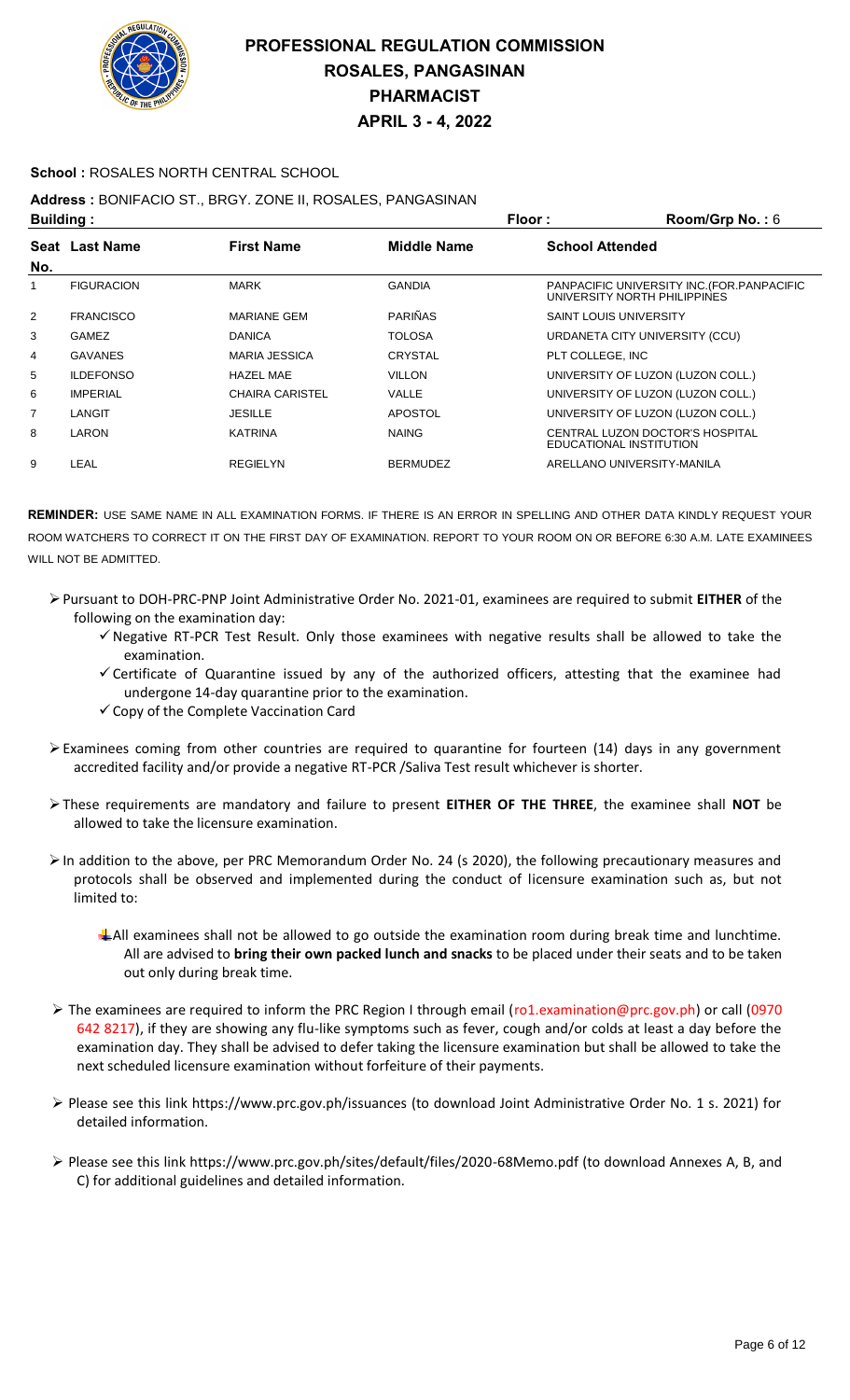

### **School :** ROSALES NORTH CENTRAL SCHOOL

# **Address :** BONIFACIO ST., BRGY. ZONE II, ROSALES, PANGASINAN

| <b>Building:</b> |                 |                        |                 | Floor:                        | Room/Grp No.: 7                        |
|------------------|-----------------|------------------------|-----------------|-------------------------------|----------------------------------------|
| No.              | Seat Last Name  | <b>First Name</b>      | Middle Name     | <b>School Attended</b>        |                                        |
|                  | <b>LIAD</b>     | <b>JESSICA MAE</b>     | <b>BANIQUED</b> |                               | VIRGEN MILAGROSA UNIVERSITY FOUNDATION |
| 2                | LIWANAG         | SHELLA MAY             | <b>SORIANO</b>  |                               | UNIVERSITY OF LUZON (LUZON COLL.)      |
| 3                | <b>LLEMOS</b>   | ANDREA                 | CARPIO          |                               | URDANETA CITY UNIVERSITY (CCU)         |
| 4                | LOMIBAO         | <b>JOFIE MARIE</b>     | <b>BENITO</b>   |                               | VIRGEN MILAGROSA UNIVERSITY FOUNDATION |
| 5                | <b>LORDIOS</b>  | TRINA YSABELLE         | LAROCO          | PINES CITY COLLEGE (PCEC)     |                                        |
| 6                | LORENZO         | <b>STEPHANIE GRACE</b> | <b>BANIQUED</b> |                               | UNIVERSITY OF LUZON (LUZON COLL.)      |
| 7                | <b>MAMOGAY</b>  | <b>JOHN HENRY</b>      | MANAPSAL        |                               | URDANETA CITY UNIVERSITY (CCU)         |
| 8                | <b>MANDAPAT</b> | <b>CHELZEY</b>         | <b>MANAOIS</b>  | <b>DAGUPAN CITY</b>           | LYCEUM NORTHWESTERN UNIVERSITY-        |
| 9                | <b>MANGINO</b>  | <b>MARCIANE EVE</b>    | <b>NANQUIL</b>  | <b>SAINT LOUIS UNIVERSITY</b> |                                        |

- Pursuant to DOH-PRC-PNP Joint Administrative Order No. 2021-01, examinees are required to submit **EITHER** of the following on the examination day:
	- $\checkmark$  Negative RT-PCR Test Result. Only those examinees with negative results shall be allowed to take the examination.
	- $\checkmark$  Certificate of Quarantine issued by any of the authorized officers, attesting that the examinee had undergone 14-day quarantine prior to the examination.
	- $\checkmark$  Copy of the Complete Vaccination Card
- $\triangleright$  Examinees coming from other countries are required to quarantine for fourteen (14) days in any government accredited facility and/or provide a negative RT-PCR /Saliva Test result whichever is shorter.
- These requirements are mandatory and failure to present **EITHER OF THE THREE**, the examinee shall **NOT** be allowed to take the licensure examination.
- $\triangleright$  In addition to the above, per PRC Memorandum Order No. 24 (s 2020), the following precautionary measures and protocols shall be observed and implemented during the conduct of licensure examination such as, but not limited to:
	- All examinees shall not be allowed to go outside the examination room during break time and lunchtime. All are advised to **bring their own packed lunch and snacks** to be placed under their seats and to be taken out only during break time.
- The examinees are required to inform the PRC Region I through email (ro1.examination@prc.gov.ph) or call (0970 642 8217), if they are showing any flu-like symptoms such as fever, cough and/or colds at least a day before the examination day. They shall be advised to defer taking the licensure examination but shall be allowed to take the next scheduled licensure examination without forfeiture of their payments.
- Please see this link https://www.prc.gov.ph/issuances (to download Joint Administrative Order No. 1 s. 2021) for detailed information.
- Please see this link https://www.prc.gov.ph/sites/default/files/2020-68Memo.pdf (to download Annexes A, B, and C) for additional guidelines and detailed information.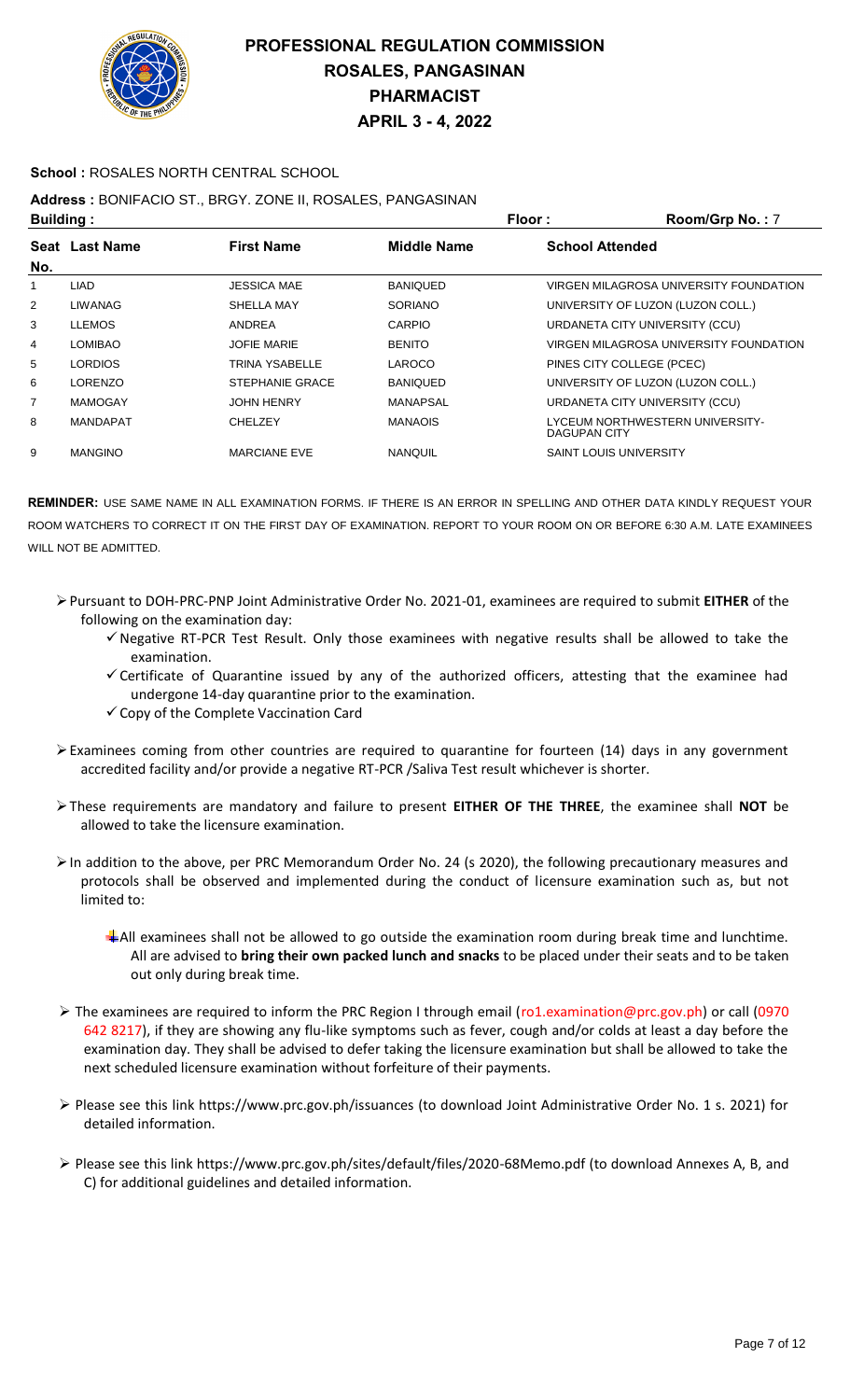

### **School :** ROSALES NORTH CENTRAL SCHOOL

## **Address :** BONIFACIO ST., BRGY. ZONE II, ROSALES, PANGASINAN

| <b>Building:</b> |                       |                      | Floor:             | Room/Grp No.: 8        |                                                                             |
|------------------|-----------------------|----------------------|--------------------|------------------------|-----------------------------------------------------------------------------|
|                  | <b>Seat Last Name</b> | <b>First Name</b>    | <b>Middle Name</b> | <b>School Attended</b> |                                                                             |
| No.              |                       |                      |                    |                        |                                                                             |
|                  | <b>MANIAGO</b>        | ANGELICA ROSE        | <b>TANDA</b>       |                        | CENTRAL LUZON DOCTOR'S HOSPITAL<br>EDUCATIONAL INSTITUTION                  |
| 2                | <b>MANUEL</b>         | <b>CYRUSMAR ACE</b>  | <b>GUILLAR</b>     |                        | PANPACIFIC UNIVERSITY INC. (FOR. PANPACIFIC<br>UNIVERSITY NORTH PHILIPPINES |
| 3                | <b>MARIÑAS</b>        | <b>GUILLYN GAYLE</b> | <b>AQUINO</b>      |                        | URDANETA CITY UNIVERSITY (CCU)                                              |
| 4                | <b>MARTIN</b>         | ELYZELLE ANNE        | PIÑON              |                        | CENTRAL LUZON DOCTOR'S HOSPITAL<br>EDUCATIONAL INSTITUTION                  |
| 5                | <b>MARTINEZ</b>       | LUZ CLARITA          | PERALTA            |                        | UNIVERSITY OF LUZON (LUZON COLL.)                                           |
| 6                | <b>MENDOZA</b>        | <b>MYLENE</b>        | <b>ADUAN</b>       |                        | URDANETA CITY UNIVERSITY (CCU)                                              |
| $\overline{7}$   | <b>MENESES</b>        | EUNICE GEM           | <b>PALISOC</b>     |                        | VIRGEN MILAGROSA UNIVERSITY FOUNDATION                                      |
| 8                | <b>MISLANG</b>        | <b>MARIEL</b>        | <b>REGACHO</b>     |                        | <b>SAINT LOUIS UNIVERSITY</b>                                               |
| 9                | <b>MUDLONG</b>        | <b>RICKY MAE</b>     | VASQUEZ            | <b>CABANATUAN CITY</b> | WESLEYAN UNIVERSITY-PHILIPPINES-                                            |

- Pursuant to DOH-PRC-PNP Joint Administrative Order No. 2021-01, examinees are required to submit **EITHER** of the following on the examination day:
	- $\checkmark$  Negative RT-PCR Test Result. Only those examinees with negative results shall be allowed to take the examination.
	- $\checkmark$  Certificate of Quarantine issued by any of the authorized officers, attesting that the examinee had undergone 14-day quarantine prior to the examination.
	- $\checkmark$  Copy of the Complete Vaccination Card
- $\triangleright$  Examinees coming from other countries are required to quarantine for fourteen (14) days in any government accredited facility and/or provide a negative RT-PCR /Saliva Test result whichever is shorter.
- These requirements are mandatory and failure to present **EITHER OF THE THREE**, the examinee shall **NOT** be allowed to take the licensure examination.
- In addition to the above, per PRC Memorandum Order No. 24 (s 2020), the following precautionary measures and protocols shall be observed and implemented during the conduct of licensure examination such as, but not limited to:
	- All examinees shall not be allowed to go outside the examination room during break time and lunchtime. All are advised to **bring their own packed lunch and snacks** to be placed under their seats and to be taken out only during break time.
- The examinees are required to inform the PRC Region I through email (ro1.examination@prc.gov.ph) or call (0970 642 8217), if they are showing any flu-like symptoms such as fever, cough and/or colds at least a day before the examination day. They shall be advised to defer taking the licensure examination but shall be allowed to take the next scheduled licensure examination without forfeiture of their payments.
- Please see this link https://www.prc.gov.ph/issuances (to download Joint Administrative Order No. 1 s. 2021) for detailed information.
- Please see this link https://www.prc.gov.ph/sites/default/files/2020-68Memo.pdf (to download Annexes A, B, and C) for additional guidelines and detailed information.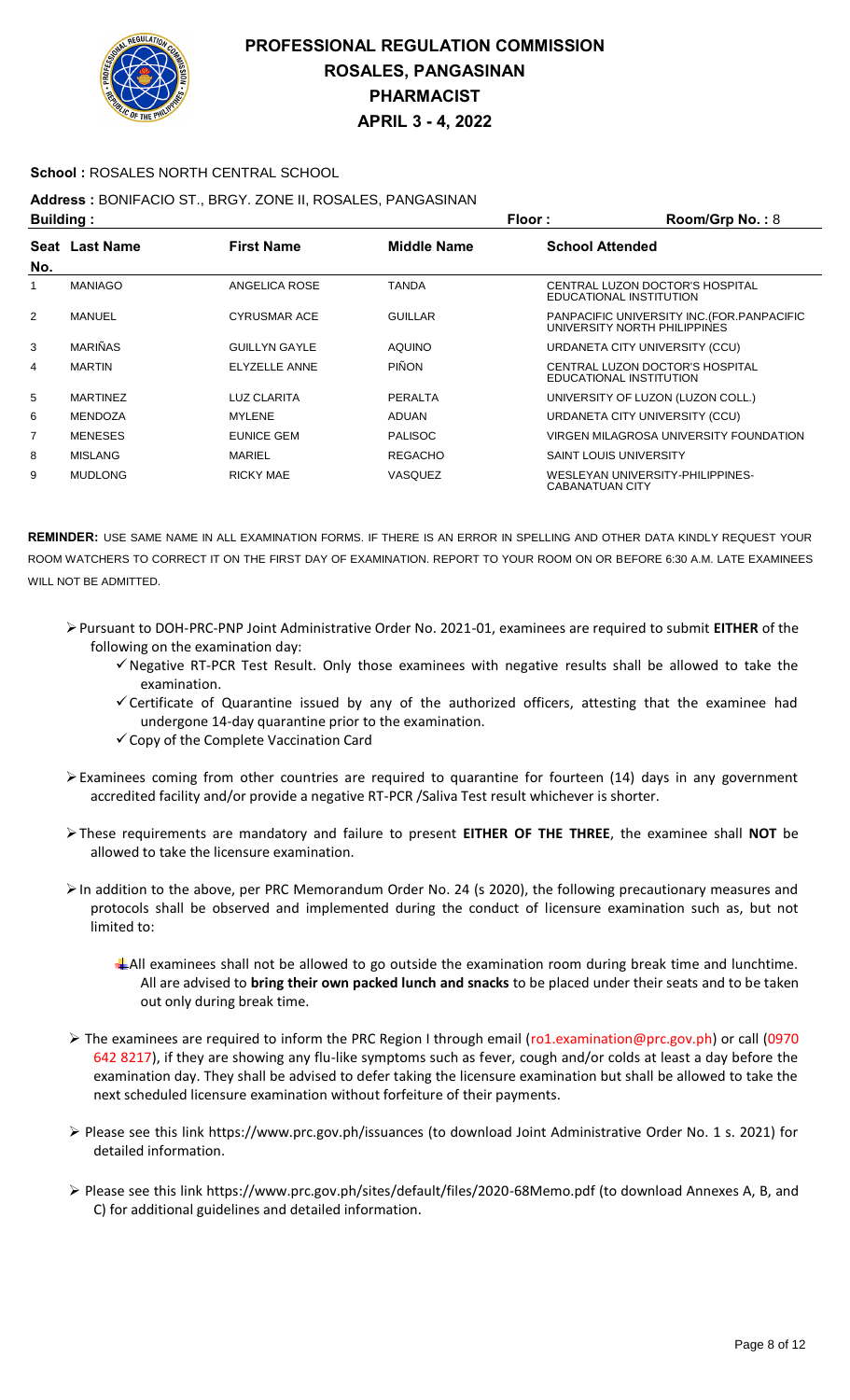

### **School :** ROSALES NORTH CENTRAL SCHOOL

### **Address :** BONIFACIO ST., BRGY. ZONE II, ROSALES, PANGASINAN

| <b>Building:</b> |                   |                    |                    | Floor:                 | Room/Grp No.: 9                        |
|------------------|-------------------|--------------------|--------------------|------------------------|----------------------------------------|
|                  | Seat Last Name    | <b>First Name</b>  | <b>Middle Name</b> | <b>School Attended</b> |                                        |
| No.              |                   |                    |                    |                        |                                        |
| 1                | <b>NAVARRO</b>    | <b>DIANA</b>       | <b>ULANDAY</b>     |                        | UNIVERSITY OF LUZON (LUZON COLL.)      |
| 2                | <b>NERO</b>       | THEA ROSELA        | <b>MARQUEZ</b>     |                        | URDANETA CITY UNIVERSITY (CCU)         |
| 3                | OGOC              | ERMA DAHLIA        | <b>BELMONTE</b>    |                        | UNIVERSITY OF LUZON (LUZON COLL.)      |
| 4                | <b>ORLANDA</b>    | ELLEN              | <b>EUCAPOR</b>     |                        | UNIVERSITY OF LUZON (LUZON COLL.)      |
| 5                | <b>PAGADOR</b>    | <b>NIKKO</b>       | <b>MANAOIS</b>     |                        | UNIVERSITY OF LUZON (LUZON COLL.)      |
| 6                | <b>PANORINGAN</b> | <b>CATHY</b>       | <b>TULAGAN</b>     |                        | VIRGEN MILAGROSA UNIVERSITY FOUNDATION |
| 7                | <b>PASCUA</b>     | <b>HELEN GRACE</b> | <b>BISNAR</b>      |                        | UNIVERSITY OF LUZON (LUZON COLL.)      |
| 8                | <b>PEREZ</b>      | <b>MIL MARIE</b>   | <b>FORONDA</b>     | DAGUPAN CITY           | LYCEUM NORTHWESTERN UNIVERSITY-        |
| 9                | <b>PINLAC</b>     | JAMAICA            | <b>VIADO</b>       | DAGUPAN CITY           | LYCEUM NORTHWESTERN UNIVERSITY-        |

- Pursuant to DOH-PRC-PNP Joint Administrative Order No. 2021-01, examinees are required to submit **EITHER** of the following on the examination day:
	- $\checkmark$  Negative RT-PCR Test Result. Only those examinees with negative results shall be allowed to take the examination.
	- $\checkmark$  Certificate of Quarantine issued by any of the authorized officers, attesting that the examinee had undergone 14-day quarantine prior to the examination.
	- $\checkmark$  Copy of the Complete Vaccination Card
- $\triangleright$  Examinees coming from other countries are required to quarantine for fourteen (14) days in any government accredited facility and/or provide a negative RT-PCR /Saliva Test result whichever is shorter.
- These requirements are mandatory and failure to present **EITHER OF THE THREE**, the examinee shall **NOT** be allowed to take the licensure examination.
- $\triangleright$  In addition to the above, per PRC Memorandum Order No. 24 (s 2020), the following precautionary measures and protocols shall be observed and implemented during the conduct of licensure examination such as, but not limited to:
	- All examinees shall not be allowed to go outside the examination room during break time and lunchtime. All are advised to **bring their own packed lunch and snacks** to be placed under their seats and to be taken out only during break time.
- The examinees are required to inform the PRC Region I through email (ro1.examination@prc.gov.ph) or call (0970 642 8217), if they are showing any flu-like symptoms such as fever, cough and/or colds at least a day before the examination day. They shall be advised to defer taking the licensure examination but shall be allowed to take the next scheduled licensure examination without forfeiture of their payments.
- Please see this link https://www.prc.gov.ph/issuances (to download Joint Administrative Order No. 1 s. 2021) for detailed information.
- Please see this link https://www.prc.gov.ph/sites/default/files/2020-68Memo.pdf (to download Annexes A, B, and C) for additional guidelines and detailed information.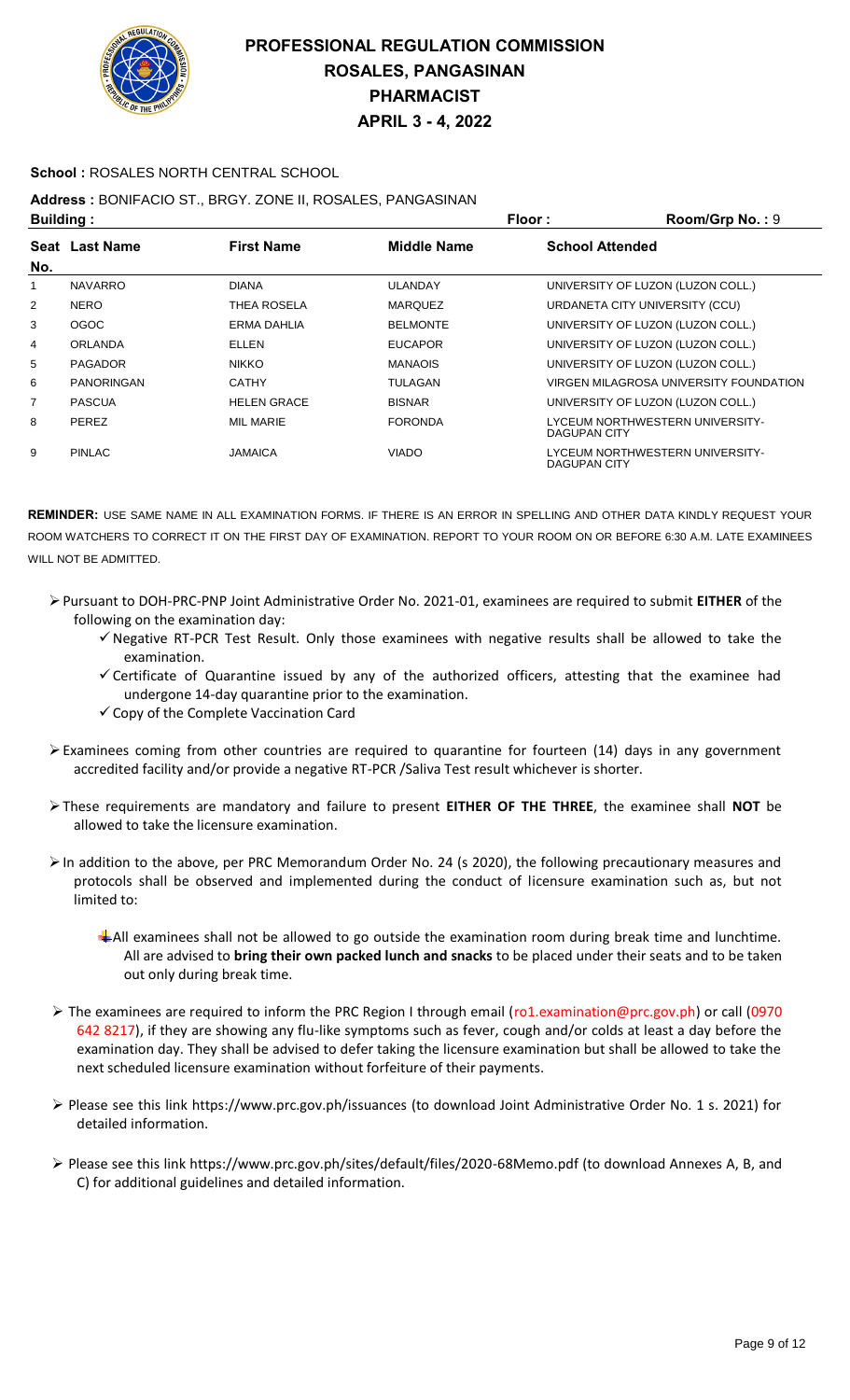

### **School :** ROSALES NORTH CENTRAL SCHOOL

### **Address :** BONIFACIO ST., BRGY. ZONE II, ROSALES, PANGASINAN

| <b>Building:</b> |                |                     | Floor:<br>Room/Grp No.: 10 |                        |                                                            |
|------------------|----------------|---------------------|----------------------------|------------------------|------------------------------------------------------------|
|                  | Seat Last Name | <b>First Name</b>   | <b>Middle Name</b>         | <b>School Attended</b> |                                                            |
| No.              |                |                     |                            |                        |                                                            |
| 1                | <b>PINLAC</b>  | RICA-MAE            | LABAUSA                    |                        | URDANETA CITY UNIVERSITY (CCU)                             |
| 2                | <b>PRADO</b>   | JEZREEL ALLYZA      | <b>REYES</b>               |                        | UNIVERSITY OF LUZON (LUZON COLL.)                          |
| 3                | QUEJADO        | <b>JOAHNA REENA</b> | CADIZ                      |                        | UNIVERSITY OF LUZON (LUZON COLL.)                          |
| 4                | QUIAMBAO       | <b>JESSEL MAE</b>   | <b>PADUGA</b>              |                        | CENTRAL LUZON DOCTOR'S HOSPITAL<br>EDUCATIONAL INSTITUTION |
| 5                | <b>QUIDEM</b>  | <b>KRIZHA JANE</b>  | CARBONEL                   |                        | URDANETA CITY UNIVERSITY (CCU)                             |
| 6                | <b>RAMOS</b>   | <b>JHOLINA</b>      | ZAMBALE                    |                        | UNIVERSITY OF LUZON (LUZON COLL.)                          |
| $\overline{7}$   | <b>RICARDO</b> | <b>RICA RUBY</b>    | <b>MENDOZA</b>             |                        | VIRGEN MILAGROSA UNIVERSITY FOUNDATION                     |
| 8                | <b>ROYUPA</b>  | <b>JASPER</b>       | DE VERA                    | DAGUPAN CITY           | LYCEUM NORTHWESTERN UNIVERSITY-                            |
| 9                | <b>SACMAR</b>  | <b>VIRLIN MICAH</b> | <b>MARCOS</b>              |                        | CENTRAL LUZON DOCTOR'S HOSPITAL<br>EDUCATIONAL INSTITUTION |

- Pursuant to DOH-PRC-PNP Joint Administrative Order No. 2021-01, examinees are required to submit **EITHER** of the following on the examination day:
	- $\checkmark$  Negative RT-PCR Test Result. Only those examinees with negative results shall be allowed to take the examination.
	- Certificate of Quarantine issued by any of the authorized officers, attesting that the examinee had undergone 14-day quarantine prior to the examination.
	- $\checkmark$  Copy of the Complete Vaccination Card
- Examinees coming from other countries are required to quarantine for fourteen (14) days in any government accredited facility and/or provide a negative RT-PCR /Saliva Test result whichever is shorter.
- These requirements are mandatory and failure to present **EITHER OF THE THREE**, the examinee shall **NOT** be allowed to take the licensure examination.
- In addition to the above, per PRC Memorandum Order No. 24 (s 2020), the following precautionary measures and protocols shall be observed and implemented during the conduct of licensure examination such as, but not limited to:
	- All examinees shall not be allowed to go outside the examination room during break time and lunchtime. All are advised to **bring their own packed lunch and snacks** to be placed under their seats and to be taken out only during break time.
- The examinees are required to inform the PRC Region I through email (ro1.examination@prc.gov.ph) or call (0970 642 8217), if they are showing any flu-like symptoms such as fever, cough and/or colds at least a day before the examination day. They shall be advised to defer taking the licensure examination but shall be allowed to take the next scheduled licensure examination without forfeiture of their payments.
- Please see this link https://www.prc.gov.ph/issuances (to download Joint Administrative Order No. 1 s. 2021) for detailed information.
- Please see this link https://www.prc.gov.ph/sites/default/files/2020-68Memo.pdf (to download Annexes A, B, and C) for additional guidelines and detailed information.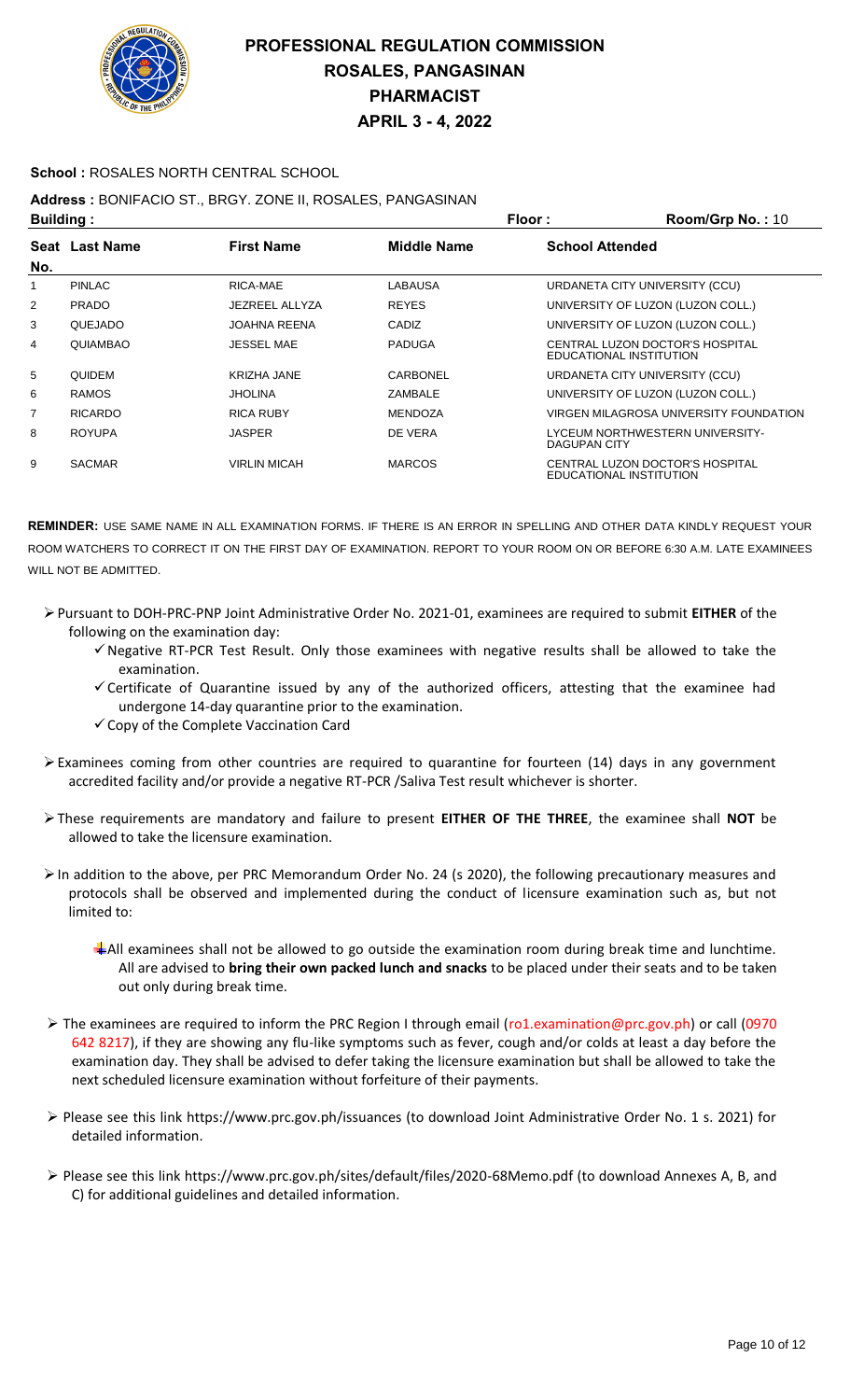

#### **School :** ROSALES NORTH CENTRAL SCHOOL

### **Address :** BONIFACIO ST., BRGY. ZONE II, ROSALES, PANGASINAN

| <b>Building:</b> |                 |                        | Floor:             | Room/Grp No.: 11       |                                                                             |
|------------------|-----------------|------------------------|--------------------|------------------------|-----------------------------------------------------------------------------|
|                  | Seat Last Name  | <b>First Name</b>      | <b>Middle Name</b> | <b>School Attended</b> |                                                                             |
| No.              |                 |                        |                    |                        |                                                                             |
| 1                | <b>SANTOS</b>   | <b>JHOAN</b>           | <b>ROQUE</b>       |                        | URDANETA CITY UNIVERSITY (CCU)                                              |
| 2                | <b>SATURNO</b>  | MARY ANN               | <b>UBALDO</b>      |                        | PINES CITY COLLEGE (PCEC)                                                   |
| 3                | <b>SERDENIA</b> | <b>JENICA</b>          | <b>OLIVAS</b>      |                        | PANPACIFIC UNIVERSITY INC. (FOR. PANPACIFIC<br>UNIVERSITY NORTH PHILIPPINES |
| 4                | <b>SEVILLA</b>  | RHOAN JR               | <b>MANZANO</b>     |                        | PANPACIFIC UNIVERSITY INC. (FOR. PANPACIFIC<br>UNIVERSITY NORTH PHILIPPINES |
| 5                | <b>SIGNEY</b>   | <b>SHALOM EMMANUEL</b> | <b>BITO</b>        |                        | UNIVERSITY OF THE PHILIPPINES-MANILA                                        |
| 6                | <b>SIMBULAN</b> | <b>CHARLENE ANNE</b>   | CALMA              | INC.                   | OUR LADY OF FATIMA UNIVERSITY-PAMPANGA,                                     |
| $\overline{7}$   | <b>SIPIN</b>    | THYRENE JOY            | <b>MUNDA</b>       |                        | URDANETA CITY UNIVERSITY (CCU)                                              |
| 8                | <b>SOLIVEN</b>  | <b>SHAIRAH LYN</b>     | <b>BARRIENTOS</b>  |                        | PINES CITY COLLEGE (PCEC)                                                   |
| 9                | <b>TAMAYO</b>   | <b>JULIE</b>           | TOMAROY            |                        | UNIVERSITY OF LUZON (LUZON COLL.)                                           |

- Pursuant to DOH-PRC-PNP Joint Administrative Order No. 2021-01, examinees are required to submit **EITHER** of the following on the examination day:
	- $\checkmark$  Negative RT-PCR Test Result. Only those examinees with negative results shall be allowed to take the examination.
	- $\checkmark$  Certificate of Quarantine issued by any of the authorized officers, attesting that the examinee had undergone 14-day quarantine prior to the examination.
	- $\checkmark$  Copy of the Complete Vaccination Card
- $\triangleright$  Examinees coming from other countries are required to quarantine for fourteen (14) days in any government accredited facility and/or provide a negative RT-PCR /Saliva Test result whichever is shorter.
- These requirements are mandatory and failure to present **EITHER OF THE THREE**, the examinee shall **NOT** be allowed to take the licensure examination.
- In addition to the above, per PRC Memorandum Order No. 24 (s 2020), the following precautionary measures and protocols shall be observed and implemented during the conduct of licensure examination such as, but not limited to:
	- $\pm$  All examinees shall not be allowed to go outside the examination room during break time and lunchtime. All are advised to **bring their own packed lunch and snacks** to be placed under their seats and to be taken out only during break time.
- The examinees are required to inform the PRC Region I through email (ro1.examination@prc.gov.ph) or call (0970 642 8217), if they are showing any flu-like symptoms such as fever, cough and/or colds at least a day before the examination day. They shall be advised to defer taking the licensure examination but shall be allowed to take the next scheduled licensure examination without forfeiture of their payments.
- Please see this link https://www.prc.gov.ph/issuances (to download Joint Administrative Order No. 1 s. 2021) for detailed information.
- Please see this link https://www.prc.gov.ph/sites/default/files/2020-68Memo.pdf (to download Annexes A, B, and C) for additional guidelines and detailed information.